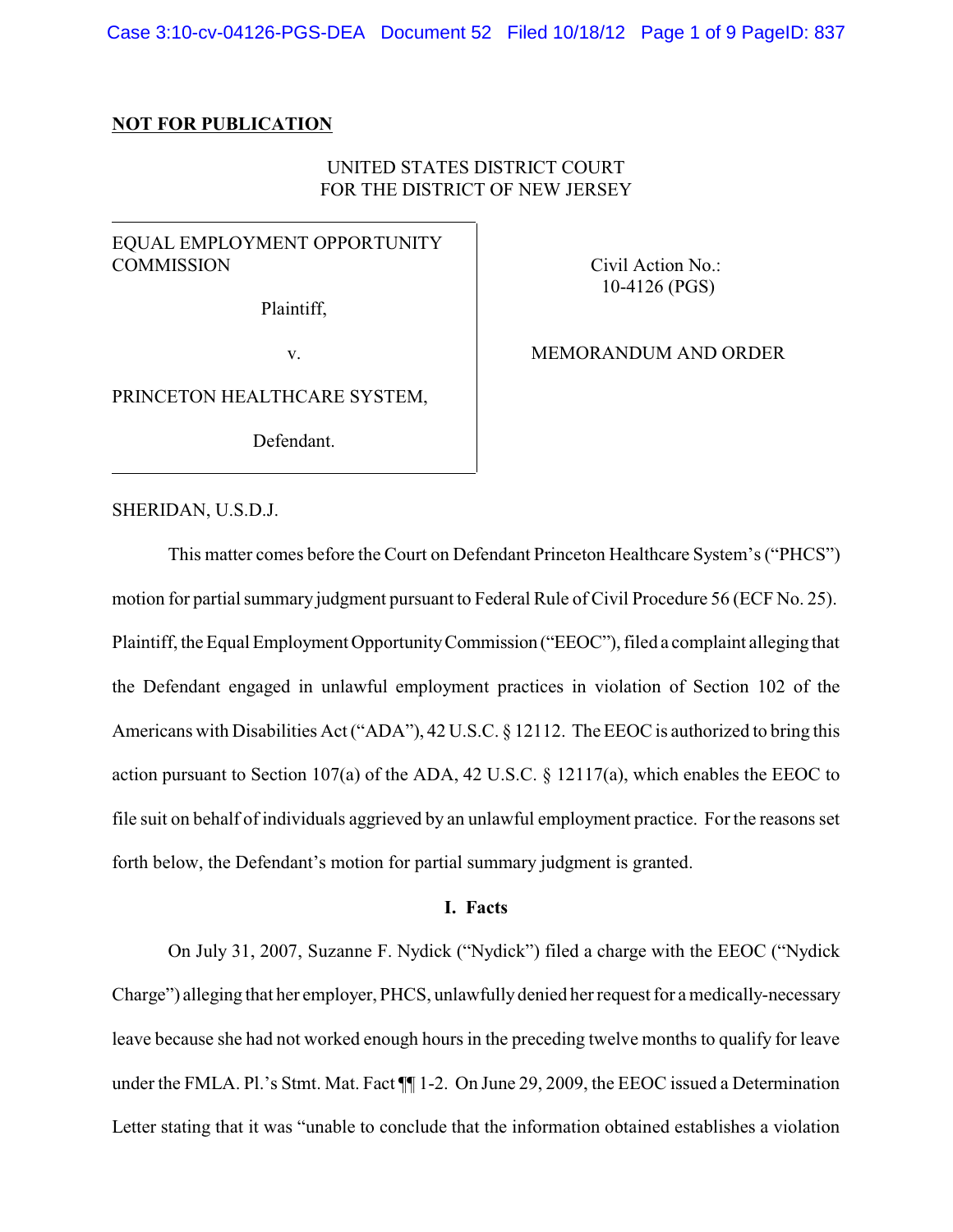with respect to [Nydick's] allegations that she was discriminated against regarding the basis of sex." Supp. Br., Gibson Decl., Ex. D. However, on August 15, 2008, the EEOC had previously notified PHCS that as a result of information arising out of its investigation of Nydick's claim it was expanding its investigation to include an examination of possible violations of the ADA. Pl.'s Stmt. Mat. Fact **[** 5.

On December 1, 2008, Scott Satow ("Satow") filed a charge with the EEOC ("Satow Charge") alleging that PHCS denied his request for leave to obtain treatment for his disability because he was ineligible under the FMLA. Opp'n Br., DiSavino Decl., Ex. F. Satow alleged that PHCS failed to engage in an interactive process regarding a reasonable accommodation, disciplined him for disability-related absences, and improperly terminated him thereafter. *Id.* The EEOC investigated the Nydick and Satow claims together and determined that "credible documentary evidence shows that [PHCS's leave] policy does not make any exceptions for employees who are qualified individuals with a disability under the ADA." Pl.'s Stmt. Mat. Fact 9; Opp'n Br., DiSavino Decl., Ex. I. In its Complaint, the EEOC alleges that PHCS's policy resulted in the termination of a class of employees and former employees covered by the ADA. Am. Compl. ¶ 8(c).

On August 11, 2010, the EEOC filed its complaint under Title I of the ADA and Title I of the Civil Rights Act of 1991 ("CRA"), "to correct unlawful employment practices based on disability and to provide relief to Scott Satow . . . and a class of employees and former employees of PHCS." Compl. ¶ 1. The EEOC filed an Amended Complaint, with PHCS's consent, on January 27, 2012. The EEOC brought this action pursuant to its statutory authority deriving from Sections 706 and 707 of Title VII of CRA, 42 U.S.C. §§ 2000e-5 and 2000e-6. Am. Compl. ¶¶ 1, 3.

The EEOC has been permitted to identify class members on a rolling basis during the litigation. In response to PHCS's First Set of Interrogatories, the EEOC identified Susan Gilli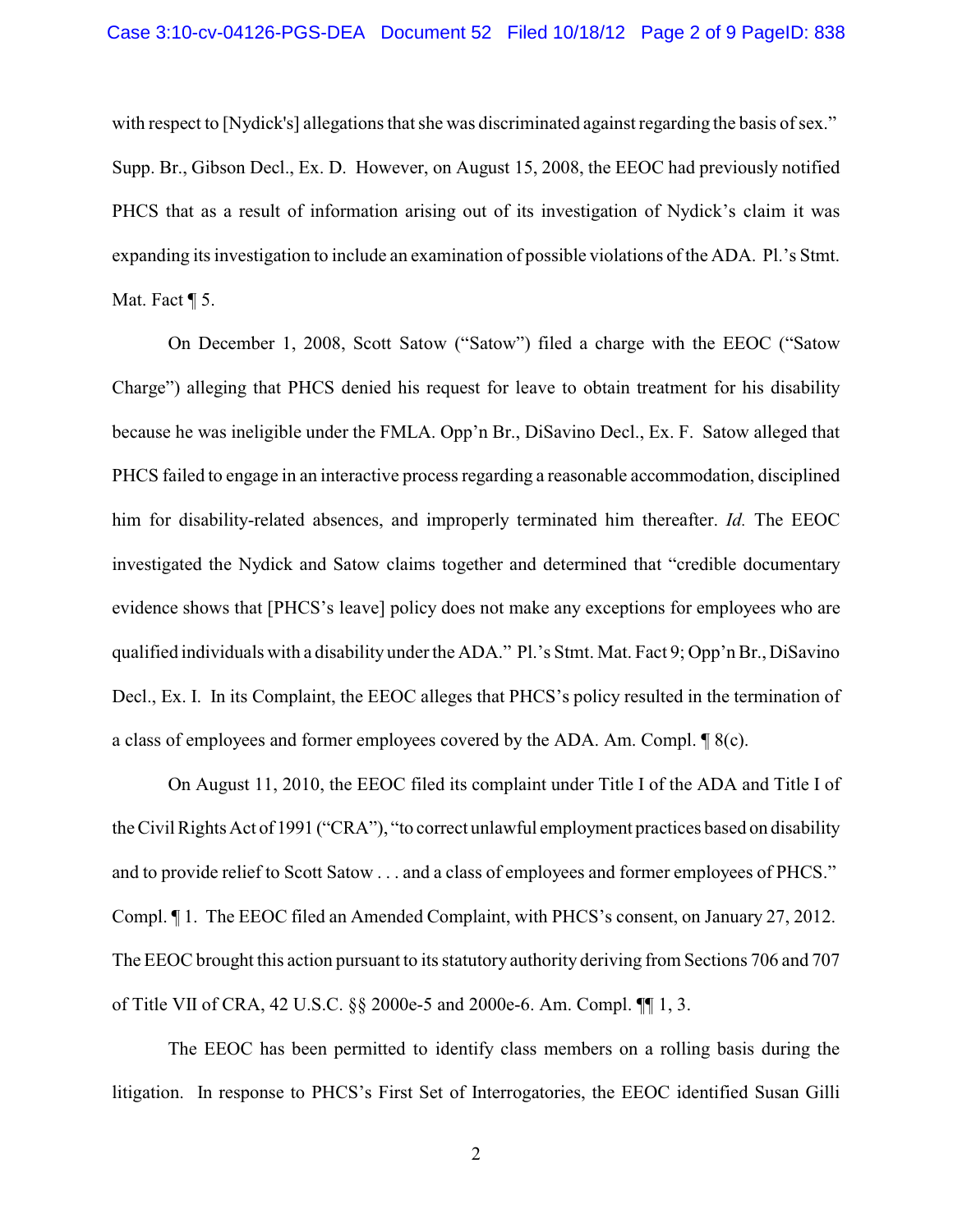("Gilli") as one of the purported class members, then known to the EEOC, who was allegedly terminated in violation of the ADA. PHCS employed Gilli as a respiratory therapist and terminated her in 2006. Opp'n Br., Gibson Decl., Ex. B at 6. As such, PHCS now moves for partial summary judgment on Gilli's claim and all other claims related to PHCS's leave policy that allege an adverse employment action occurring more than three-hundred days before the filing of the Satow Charge.

# **II. Legal Standard**

Summary judgment is appropriate under Federal Rule of Civil Procedure 56(c) "if the pleadings, the discovery and disclosure materials on file, and any affidavits show that there is no genuine issue as to any material fact and that the movant is entitled to judgment as a matter of law." Fed.R.Civ.P. 56(c). On a summary judgment motion, the moving party must show, first, that no genuine issue of material fact exists *Celotex Corp. v. Catrett*, 477 U.S. 317, 323 (1986). The burden then shifts to the non-moving party to present evidence that a genuine issue of material fact compels a trial. *Id.* at 324. A factual dispute is genuine if a reasonable jury could return a verdict for the nonmovant, and it is material if, under the substantive law, it would affect the outcome of the suit. *Anderson v. Liberty Lobby, Inc.*, 477 U.S. 242, 248 (1986). "In considering a motion for summary judgment, a district court may not make credibility determinations or engage in any weighing of the evidence." *Marino v. Indus. Crating Co.*, 358 F.3d 241, 247 (3d Cir. 2004). The non-moving party's evidence "is to be believed and all justifiable inferences are to be drawn in his favor." *Anderson*, 477 U.S. at 255.

However, the party opposing the motion for summary judgment cannot rest on mere allegations and instead must present actual evidence that creates a genuine issue as to a material fact for trial. *Id.* at 248. "[U]nsupported allegations . . . and pleadings are insufficient to repel summary judgment." *Schoch v. First Fidelity Bancorp*., 912 F.2d 654, 657 (3d Cir. 1990). Moreover, only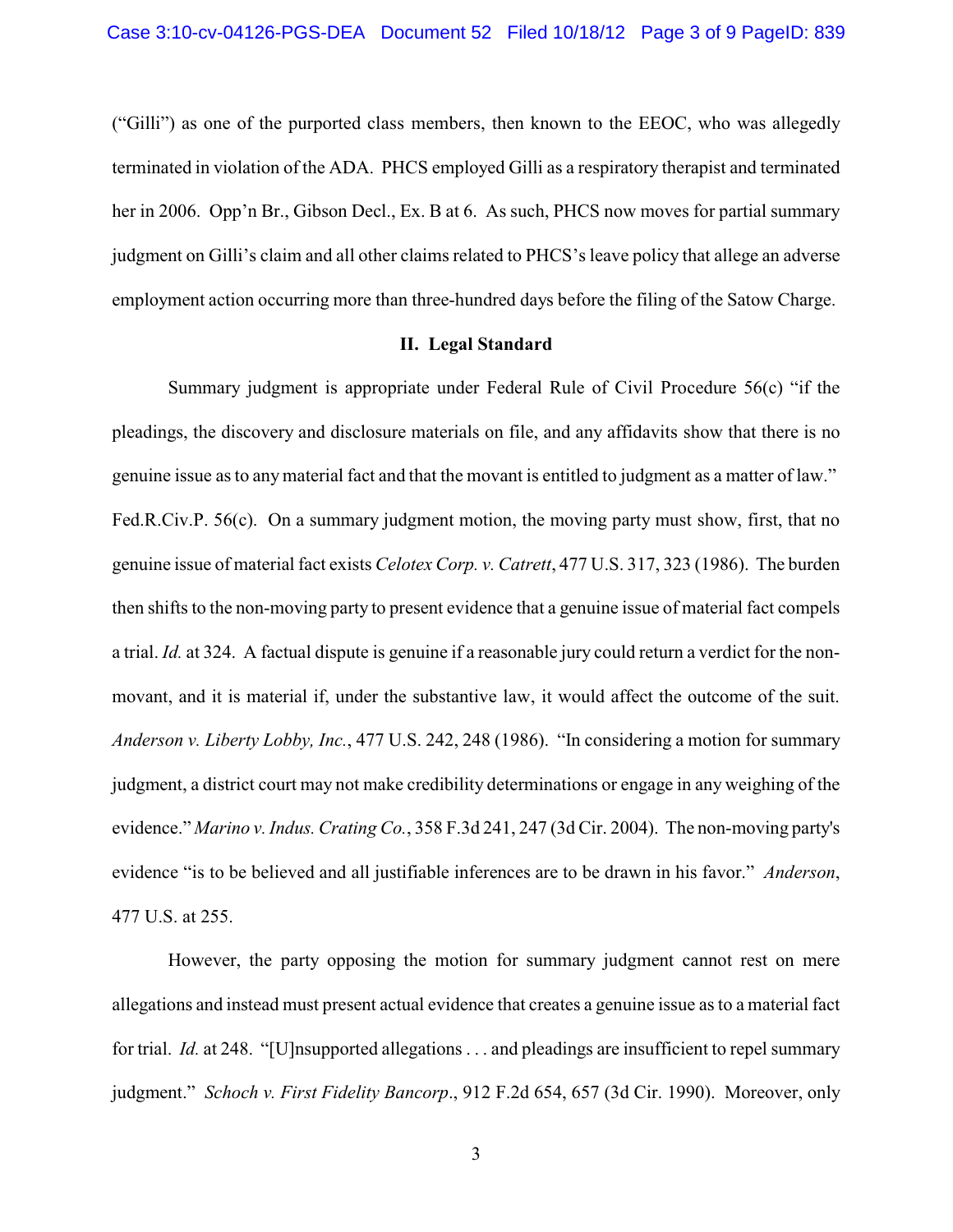disputes over facts that might affect the outcome of the lawsuit under governing law will preclude the entry of summary judgment. *Anderson*, 477 U.S. at 247-48. If a court determines, "after drawing all inferences in favor of [the non-moving party], and making all credibility determinations in his favor, that no reasonable jury could find for him, summary judgment is appropriate." *Alevras v. Tacopina*, 226 F. App'x. 222, 227 (3d Cir. 2007).

## **III. Discussion**

### **1. Section 706(e)(1) of the Civil Rights Act: Statute of Limitations**

Under Section 706 of the CRA, the EEOC may sue on behalf of individuals aggrieved by an unlawful employment practice.  $42 \text{ U.S.C.}$  §  $2000e-5(f)(1)$ . Under Section 707 of the CRA, the EEOC may investigate and act on a charge if it has reasonable cause to believe that any person or group of persons is engaged in a pattern or practice of discrimination. *Id.* at §§ 2000e–6(a)–(e). Section 707(e) requires the EEOC to investigate and act on a charge of a pattern or practice of discrimination according to the procedures set forth in Section 706. The time for filing charges is set forth in subsection (e)(1) of Section 706 and provides:

> A charge under this section shall be filed within one hundred and eighty days after the alleged unlawful employment practice occurred and notice of the charge (including the date, place and circumstances of the alleged unlawful employment practice) shall be served upon the person against whom such charge is made within ten days thereafter, except that in a case of an unlawful employment practice with respect to which the person aggrieved has initially instituted proceedings with a State or local agency with authority to grant or seek relief from such practice or to institute criminal proceedings with respect thereto upon receiving notice thereof, such charge shall be filed by or on behalf of the person aggrieved within three hundred days after the alleged unlawful employment practice occurred, or within thirty days after receiving notice that the State or local agency has terminated the proceedings under the State or local law, whichever is earlier, and a copy of such charge shall be filed by the Commission with the State or local agency.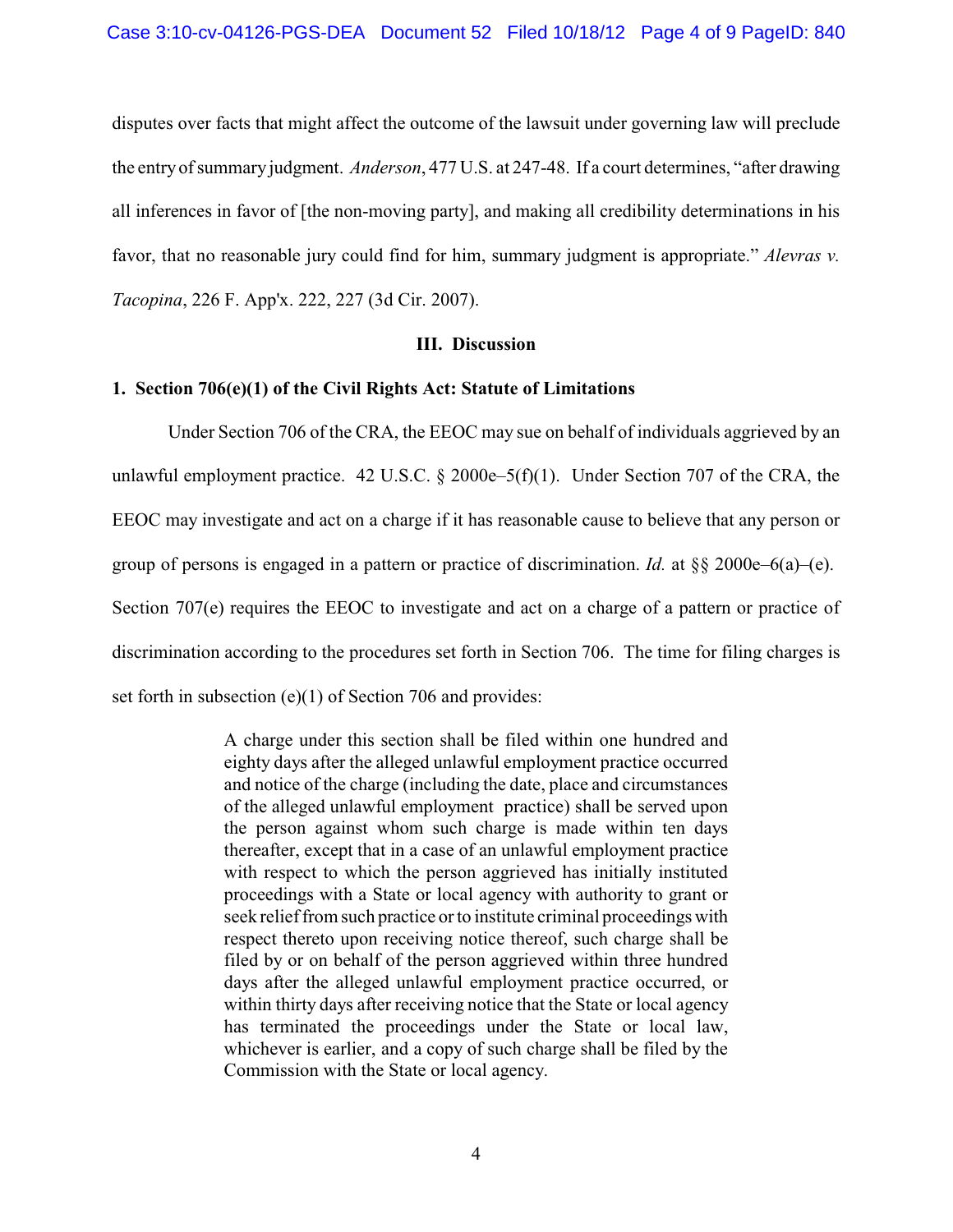42 U.S.C. § 2000e–5(e)(1). Pursuant to this subsection, a litigant must first file a charge with the EEOC within either 180 or 300 days after the alleged unlawful practice occurred. *Nat'l R.R. Passenger Corp. v. Morgan*, 536 U.S. 101, 109 (2002). "A [Title VII] claim is time barred if it is not filed within these time limits." *Id.*

The EEOC contends that the time for filing charges set forth in Section 706(e)(1) does not apply to it because there is a Section 707 claim alleging discriminatory patterns or practices. Opp'n Br. 7. How the Section  $706(e)(1)$  requirement impacts a lawsuit brought by the EEOC, rather than one brought by an aggrieved individual, is an issue on which courts have issued divergent rulings. *See EEOC. v. Freeman*, No. 09-2573, 2010 U.S. Dist. LEXIS 41336, at \*11 (D. Md. April 26, 2010). In some instances, district courts have applied the statute of limitation period to the EEOC based on a plain reading of the statute. *See e.g.*, *Freeman*, 2010 U.S. Dist. LEXIS 41336, at \*12; *EEOC v. Bloomberg L.P.*, 751 F. Supp.2d 628, 646-47 (S.D.N.Y. 2010); *EEOC v. Kaplan Higher Educ. Corp.*, 790 F. Supp.2d 619, 623 (N.D. Ohio 2011); *EEOC. v. Optical Cable Corp.*, 169 F. Supp.2d 539, 546 (W.D. Va. 2001); *EEOC v. Sears, Roebuck & Co.*, 490 F. Supp. 1245, 1260 (M.D. Ala. 1980). In other instances, district courts have found that applying a statute of limitations on Section 707 claims does not make intuitive or legal sense "as an EEOC charge alleging a pattern or practice of discrimination involves a continuing violation that is not amenable to a timeliness determination." *See e.g. EEOC v. LA Weight Loss*, 509 F. Supp.2d 527, 535 (D. Md. 2007); *EEOC v. Scolari Warehouse Markets, Inc.*, 488 F. Supp.2d 1117, 1136 (D. Nev. 2007); *EEOC v. Mitsubishi Motor Mfg. of America, Inc.*, 990 F. Supp. 1059, 1084 (C.D. Ill. 1998).

Based on a plain reading of Section  $706(e)(1)$ , the Court is unable to accept the EEOC's assertion that the statute of limitations found in Section 706(e)(1) does not apply to claims brought by the EEOC. Section 707 commands that parties adhere to the limitations set out in Section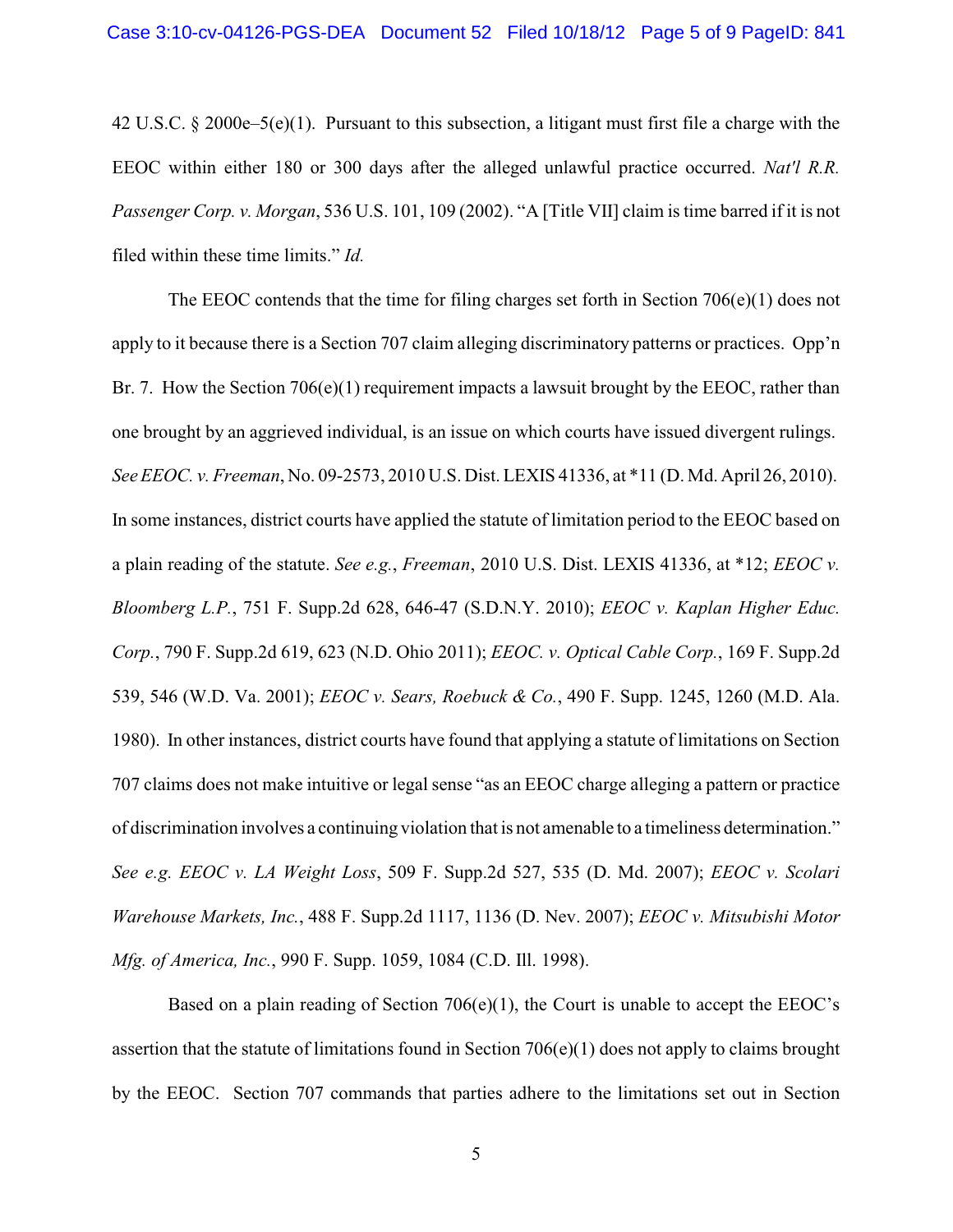706(e)(1), which clearly bar claims for failure to timely file charges. Nothing in the text of Sections 706 or 707 suggests that the EEOC can recover for individuals whose claims are otherwise timebarred. "If Congress intended to make an exception for the EEOC to revive stale claims under Section 706 and 707, it should have said so." *Freeman*, 2010 U.S. Dist. LEXIS 41336, at \*12. Simply because the EEOC has a unique role compared to individual plaintiffs alleging unlawful employment practices does not exempt it from the rules plainly laid out in the controlling statutes. There is no sound reason to read exceptions into the statute which do not exist on its face.

#### **2. Continuing Violation Theory**

The EEOC argues that the continuing violation doctrine should be applied to render actionable incidents that predate the 300-day charging period. In certain circumstances, the continuing violation doctrine creates an equitable exception to the statute of limitations. "When a defendant's conduct is part of a continuing practice, an action is timely so long as the last act evidencing the continuing practice falls within the limitations period; in such an instance, the court will grant relief for the earlier related acts that would otherwise be time barred." *Brenner v. Local 514, United Bhd. of Carpenters and Joiners of Am.*, 927 F.2d 1283, 1295 (3d Cir. 1991). However, In *National RR Passenger Corp. v. Morgan*, 536 U.S. 101, 113, 122 S.Ct. 2061, 153 L.Ed.2d 106 (2002), the U.S. Supreme Court limited the applicabilityof the continuingviolation doctrine, holding that "discrete discriminatory acts are not actionable if time barred, even when they are related to acts alleged in timely filed charges." That is because "[e]ach discrete discriminatory act starts a new clock for filing charges alleging that act." *Id.* In Morgan, the Court held that the continuing violation doctrine is not applicable to "[d]iscrete acts such as termination, failure to promote, denial of transfer or refusal to hire" because "[e]ach [such] incident of discrimination . . . constitutes a separate actionable 'unlawful employment practice'". *Id.* at 114. The Third Circuit has stated that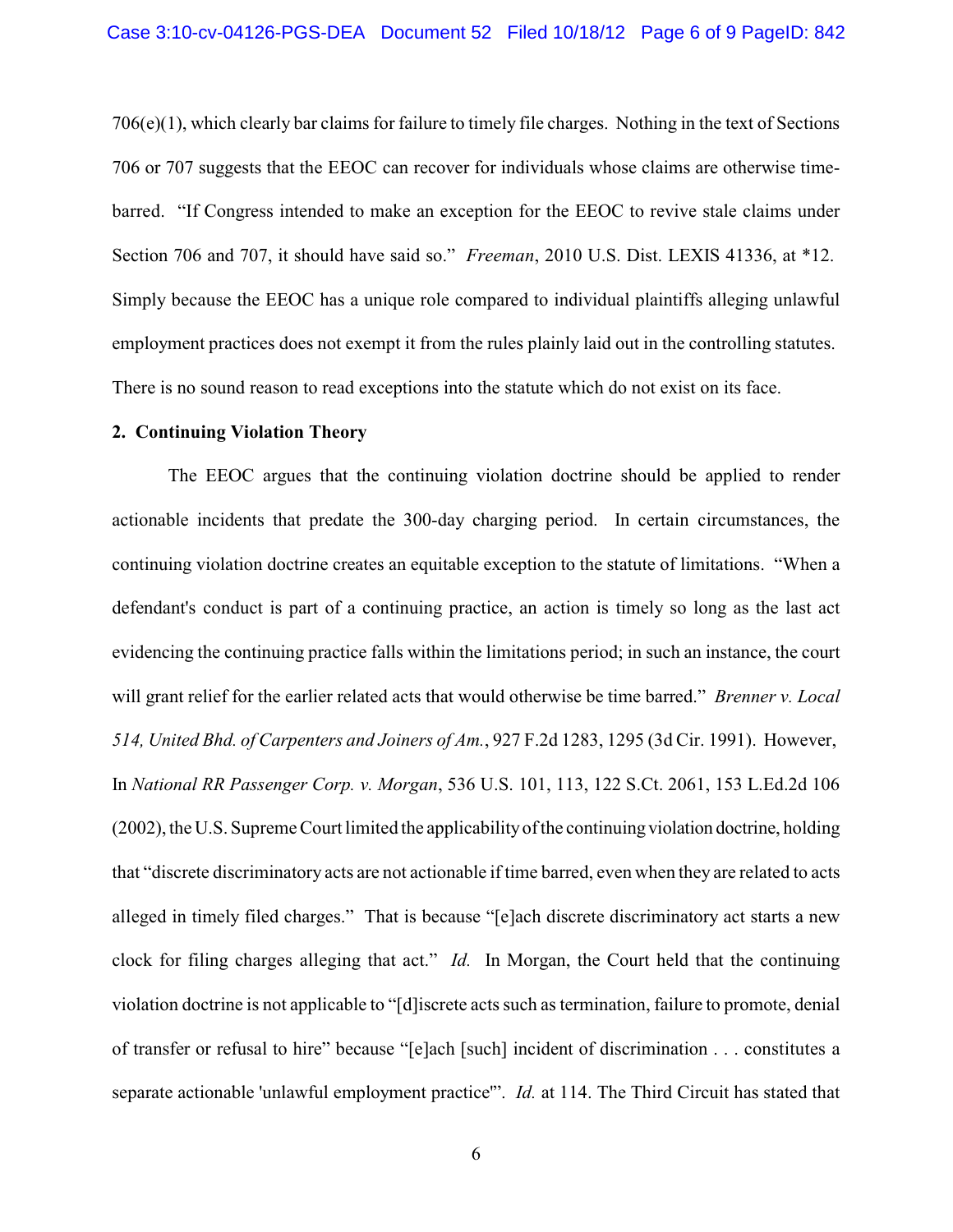in addition to those discrete acts listed in Morgan, other discrete acts that constitute a separate actionable claim include: "wrongful suspension, wrongful discipline, denial of training, [and] wrongful accusation." *O'Connor v. City of Newark*, 440 F.3d 125, 127 (3d Cir. 2006). As explained in *O'Connor*, "causes of action that can be brought individually expirewith the applicable limitations period." *Id.* at 128<sup>1</sup>. Wheeler v. Pennsylvania Dept. of Corr., No. 07-323, 2009 U.S. Dist. LEXIS 49064, 2009 WL 1653555, at \*5 (W.D. Pa. June 11, 2009)). Courts have viewed multiple applications of an employer policy to different individuals on separate occasions as constituting multiple violations and not a single continuing violation. *See Hohider v. UPS*, 574 F.3d 169, 195 (3d Cir. 2009). In a pattern or practice case, the discrete decisions to terminate employment cannot be linked together to create a continuing violation, as a termination occurs on an identifiable date. "The fact that this section 707 action alleges a sort of serial violation involving discrete acts does not convert 'related discrete acts into a single unlawful practice for purposes of timely filing.'" *EEOC v. Bloomberg L.P.*, 751 F. Supp. 2d 628, 647 (S.D.N.Y. 2010) (quoting *Morgan*, 536 U.S. at 111). Linking "together a series of decisions . . . under the label of pattern or practice" does not satisfy the continuing violations theory because doing so "does not change the fact that each decision ... is discrete." *Id.* at 647-48 (quoting *Freeman*, 2010 U.S. Dist. LEXIS 41336, at  $*6$ )<sup>2</sup>.

Terminations of employment are discrete acts as they occur on a readily identifiable date certain. *See Morgan*, 536 U.S. At 114. Therefore, this Court thus rules that each employment

<sup>&</sup>quot;*Morgan* was not a pattern or practice claim and declined to consider the timely filing question of pattern or 1 practice claims brought by private litigants. The definitions it sets forth for discrete claims and its discussion of the continuing violations doctrine, however, are valuable." *EEOC v. United States Steel Corp.*, 2012 U.S. Dist. LEXIS 101872, 19-25 (W.D. Pa. July 23, 2012) (quoting *EEOC v. Kaplan Higher Educ. Corp.*, 790 F. Supp. 2d 619, 624 n.5 (N.D. Ohio 2011)).

This decision does not address whether EEOC may seek discovery of employment decisions which 2 commenced prior to the limitation on 706 claims. To determine whether a discriminatory pattern or practice occurred over a period of time may require such proof, especially if an injunction is being sought.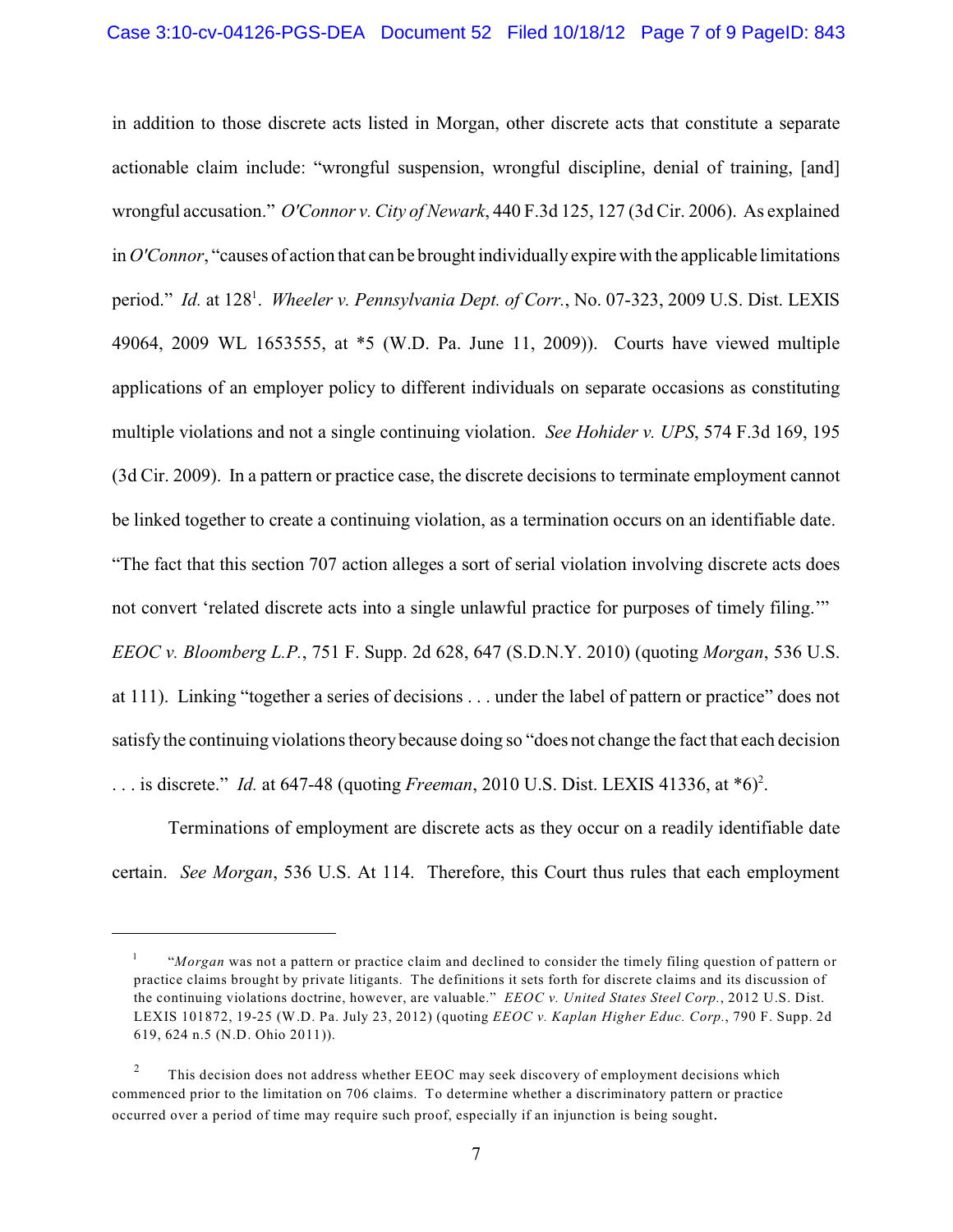termination by PHCS, if unlawful, constitutes a distinct violation, and therefore the continuing violation doctrine does not apply.

### **3. The Triggering Charge From Which The Statute of Limitations Begins To Run**

Defendant argues that the Satow Charge, filed on December 1, 2008 and alleging that PHCS violated the ADA by terminating Mr. Satow without engaging in an interactive process, is the charge that triggers the statute of limitations. Plaintiff argues that if the statute of limitations is tied to the date an individual administrative charge of discrimination was filed, which this Court has decided that it is, the timing of the earlier Nydick charge, not the Satow charge, is controlling. Here, the Nydick Charge should control, because even though Satow is called the "Charging Party" in the Complaint, it is clear that the Nydick charge served as an impetus for EEOC's investigation of Defendant's ADA violations, put Defendant on notice, and was a jurisdictional basis for the lawsuit before the Court. Indeed, the Complaint specifically references both the Nydick and the Satow Charges as jurisdictional prerequisites for this lawsuit. Compl. 7.

However, Defendants also argue that even if the Nydick charge controls, Ms. Gilli's claim is still time-barred because the statute of limitations would look back 300 days from August 15, 2008, the date that the EEOC informed PHCS that it would be expanding its investigation from a focus on the sex discrimination allegations in Nydick's July 31, 2007 charge to include possible violations of the ADA. This Court agrees with courts addressing the issue of filing dates for expanded charges that have held that the filing dates were the dates on which the EEOC notified defendants that it was expanding its investigation to encompass the additional charges. *See Optical Cable Corp.*, 169 F. Supp. 2d at 547; *EEOC v. Freeman*, No. 09-2573, 2011 U.S. Dist. LEXIS 8718, at \*2 (D. Md. Jan. 31, 2011). Therefore, the statute of limitations began to run on October 20, 2007,